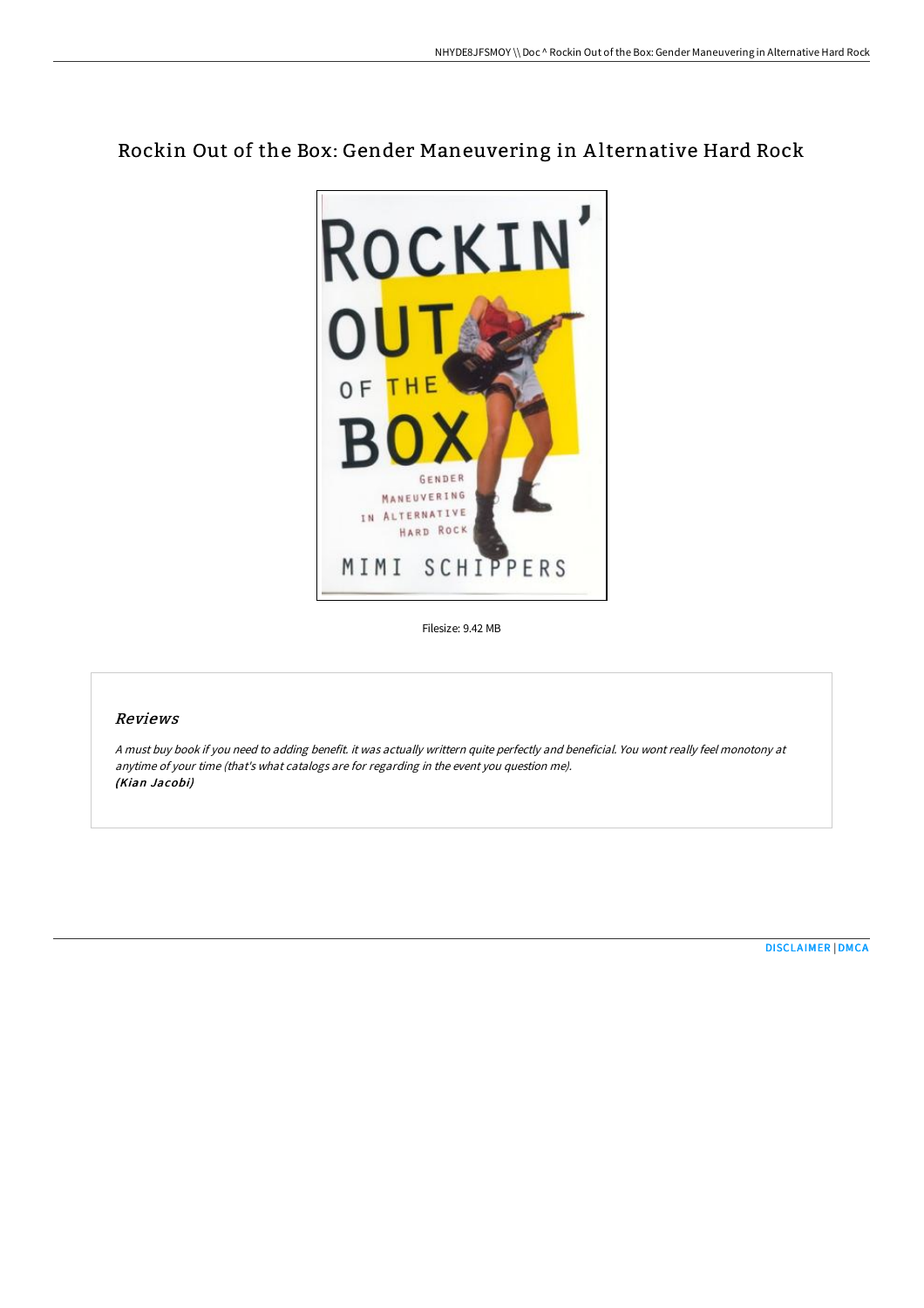#### ROCKIN OUT OF THE BOX: GENDER MANEUVERING IN ALTERNATIVE HARD ROCK



Rutgers University Press. Paperback. Condition: New. 232 pages. Dimensions: 9.0in. x 6.1in. x 0.6in.Given the long history of feminism and its contested place in popular culture, important, practical questions arise: What effect, if any, have feminist ideas and practices had on the lives of young men and women who grew up with them How do these individuals negotiate the realities of gender in their daily livesIn Rockin Out of the Box, Mimi Schippers, employing the crucial feminist insight that gender is a constantly shiFing performance and not an essential quality related to sex, explores the gender roles, assumptions, and transgressions of the men and women involved in the alternative hard rock scene. The author focuses on this sizable section of rock music both because it is widely inclusive of men and women and because it explicitly adopted feminism as its point of departure from mainstream music. Schippers uses the innovative term gender maneuvering to explain her observations that gender and sexuality are negotiated and always changing features of social relations. This process, she demonstrates, operates as a cultural practice and as an individual strategy of resistance to socially prescribed gender roles. Schippers, who spent more than two years frequenting alternative hard rock clubs and concerts in Chicago, conducted extensive interviews with fans as well as musicians, including Ian MacKaye of Fugazi, Eddie Vedder of Pearl Jam, Kim Thayil of Soundgarden, Donita Sparks and Jennifer Finch of L7, Kat Bjelland and Lori Barbero of Babes in Toyland, Rose of Poster Children, Louise Post and Nina Gordon of Veruca Salt, and Liz Davis and Valerie Agnew of 7 Year Bitch. As it documents the development of a rock music genre that has so far received little academic attention, this book also demonstrates how this musical culture contributes to our understanding of the...

Read Rockin Out of the Box: Gender [Maneuvering](http://techno-pub.tech/rockin-out-of-the-box-gender-maneuvering-in-alte.html) in Alternative Hard Rock Online E Download PDF Rockin Out of the Box: Gender [Maneuvering](http://techno-pub.tech/rockin-out-of-the-box-gender-maneuvering-in-alte.html) in Alternative Hard Rock